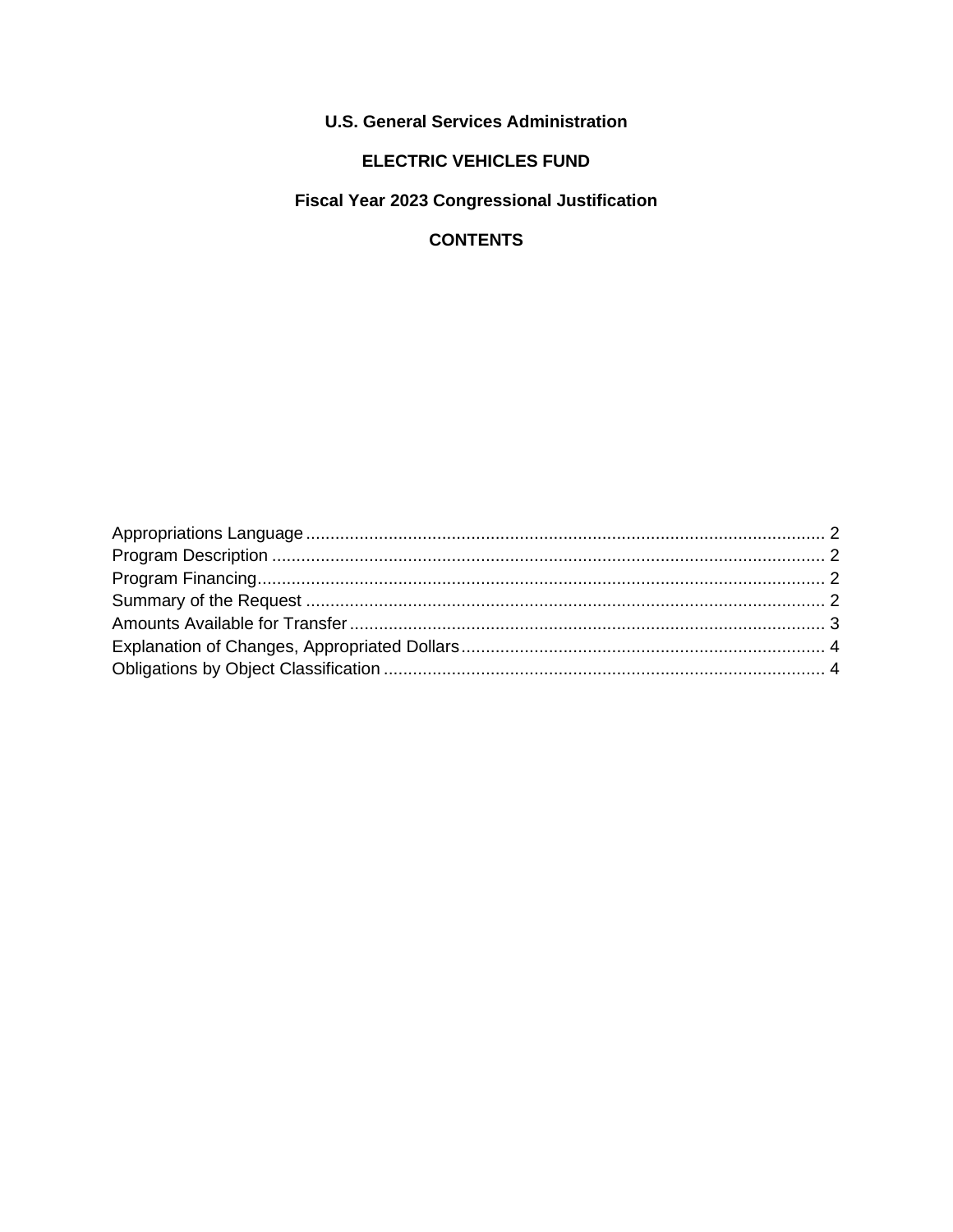## <span id="page-1-0"></span>**Appropriations Language**

*There is appropriated to the General Services Administration (GSA) \$300,000,000, to remain available until expended, for the purchase of zero emission passenger motor vehicles and supporting charging or fueling infrastructure, notwithstanding 42 U.S.C. 13212(c) and in addition to amounts otherwise available for such purposes: Provided, That amounts available under this heading may be transferred to and merged with appropriations at other Federal agencies, at the discretion of the Administrator, for carrying out the purposes under this heading, including for the procurement of charging infrastructure for the U.S. Postal Service.*

### <span id="page-1-1"></span>**Program Description**

The Electric Vehicles Fund (EVF) enables the U.S. General Services Administration (GSA) to support the Administration's goal of electrifying the Federal fleet by providing the mechanism for GSA to procure zero emission vehicles and the associated charging infrastructure on behalf of Federal agencies.

#### <span id="page-1-2"></span>**Program Financing**

The funds appropriated will be transferred and merged with the funds of Federal agencies, such as the Acquisition Services Fund and other agency funds, at the discretion of the Administrator. The funds will be used to procure zero emission and electric vehicles and the associated charging infrastructure necessary for agencies to operate those zero emission vehicles (ZEV) and electric vehicles.

### <span id="page-1-3"></span>**Summary of the Request**

The President's FY 2023 Budget invests \$757 million for zero emission fleet vehicles and supporting charging or fueling infrastructure in the individual budgets of 19 Federal agencies to provide an immediate, clear, and stable source of demand to help accelerate American industrial capacity to produce clean vehicles and components. This includes \$300 million for the EVF at GSA to procure ZEVs and the associated charging infrastructure to support the Administration's goal of electrifying the Federal fleet.

Historically, the upfront acquisition cost of ZEVs is higher than that of similar conventionally fueled models, which has made it difficult for the Federal fleet to adopt electric vehicles and the associated infrastructure. This funding will allow the Federal Government to replace portions of its Fleet in a manner that would have a meaningful impact on the environment and transform the United States into a leadership position in electric vehicle manufacturing, creating good jobs across the country. GSA will use the provided funding for the additional upfront cost of zero emission vehicles on behalf of Federal leasing agencies, as well as fund the procurement and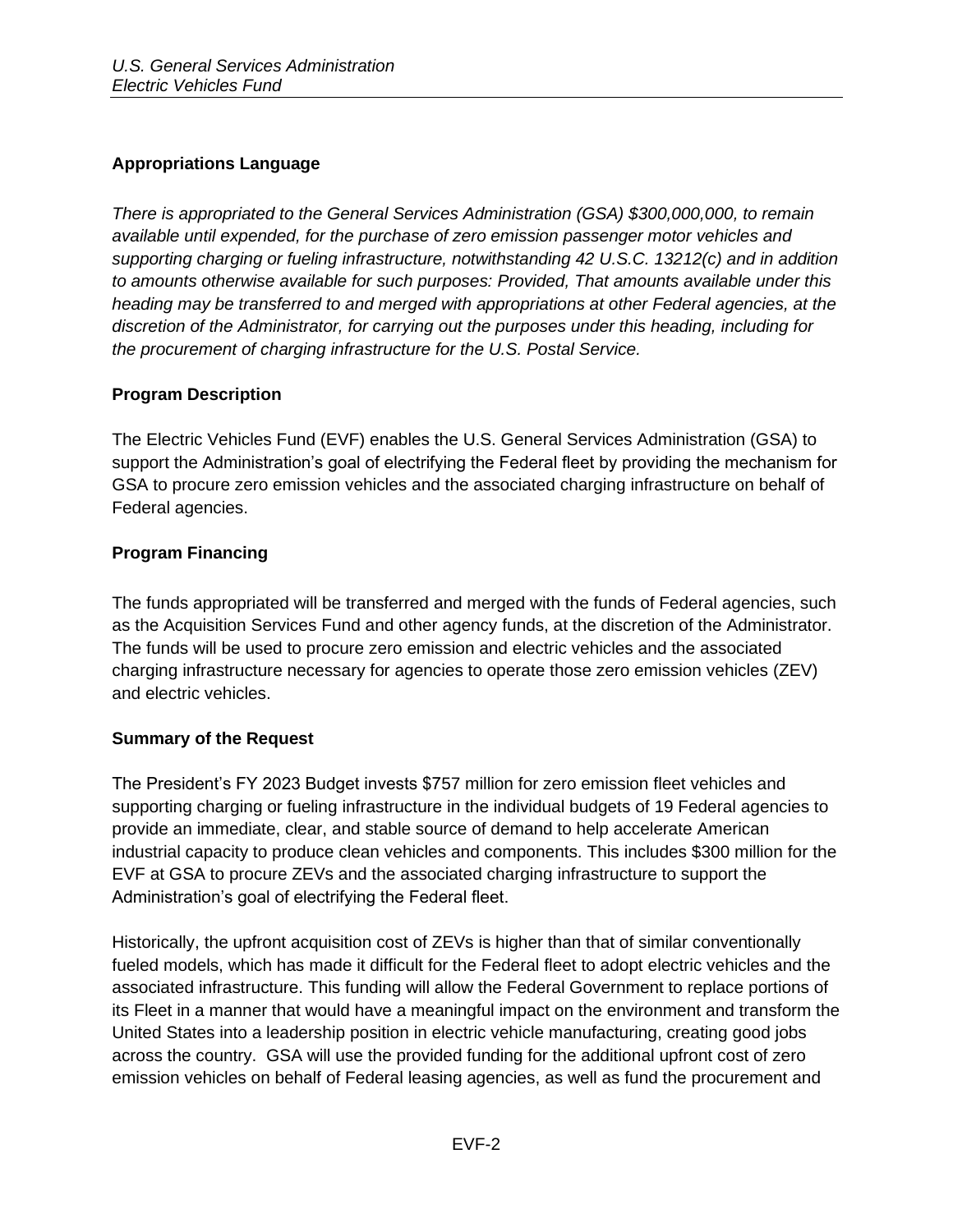installation of the charging infrastructure that is critical for agencies to operate zero emission and electric vehicles.

GSA will transfer and merge a portion of the funding with the Acquisition Services Fund to enable GSA to procure zero emission vehicles to replace fossil-fuel vehicles on an ongoing basis as zero emission vehicles become commercially available. Additionally, GSA may transfer and merge a portion of this appropriation to other Federal agency funds to enable those agencies to procure the charging infrastructure necessary for agencies to operate these zero emission vehicles.

#### <span id="page-2-0"></span>**Amounts Available for Transfer**

(Dollars in Thousands)

|                                                       | FY 2021                           |  | FY 2022 | FY 2023 |                |  |
|-------------------------------------------------------|-----------------------------------|--|---------|---------|----------------|--|
|                                                       | C.R. Annualized<br><b>Enacted</b> |  |         |         | <b>Request</b> |  |
| <b>Resources:</b>                                     |                                   |  |         |         |                |  |
| <b>Annual EVF Appropriation</b>                       |                                   |  |         |         | 300,000        |  |
| Total Resources Available                             |                                   |  |         |         | 300,000        |  |
| Transfer Out for Electric Vehicles and Infrastructure | -                                 |  |         |         | (150,000)      |  |
| <b>Fund Balance</b>                                   |                                   |  |         |         | 150,000        |  |